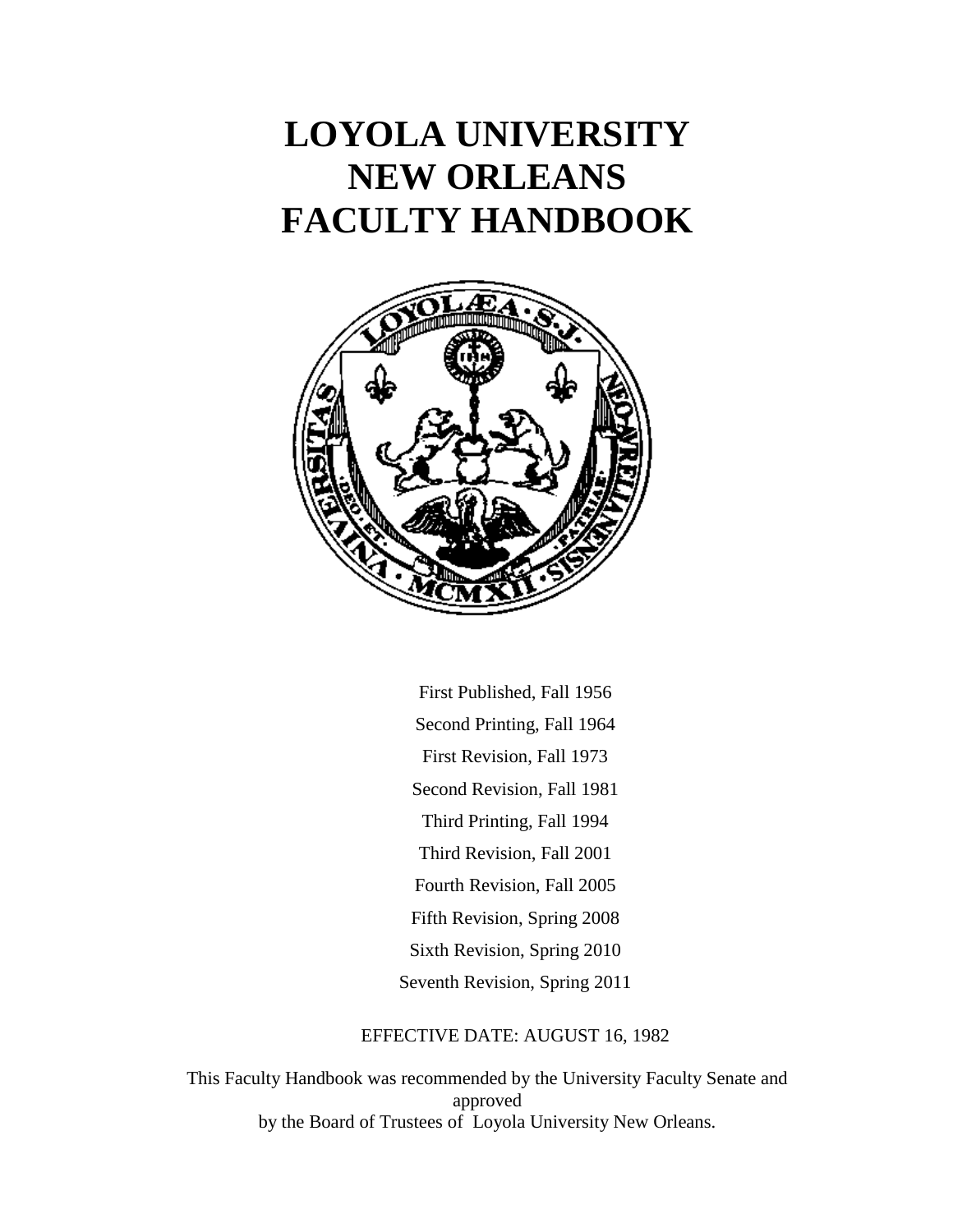# **TABLE OF CONTENTS**

# **INTRODUCTION**

| A.        | History of the University                                 | $1 - 1$  |
|-----------|-----------------------------------------------------------|----------|
| <b>B.</b> | <b>Goals Statement</b>                                    | $1 - 2$  |
| C.        | <b>Statement of Educational Purpose</b>                   | $1 - 9$  |
| D.        | Loyola Character and Commitment Statement                 | $1 - 10$ |
| Е.        | Policy on Affirmative Action/Equal Opportunity Employment | $1 - 13$ |
| F.        | Statement of Policy and Procedure on Sexual Harassment    | $1 - 15$ |

# **UNIVERSITY ADMINISTRATIVE STRUCTURE**

| A. The Loyola University New Orleans Corporation | $2 - 1$ |
|--------------------------------------------------|---------|
| B. Board of Trustees                             | $2 - 1$ |
| C. President                                     | $2 - 2$ |
| D. Provost                                       | $2 - 3$ |
| E. Vice Presidents                               | $2 - 3$ |
|                                                  |         |

# **UNIVERSITY ACADEMIC STRUCTURE**

| A. Academic Units                   |         |
|-------------------------------------|---------|
| B. Deans                            | $3 - 1$ |
| C. College Administrative Structure |         |

# **THE ORDINARY FACULTY**

| A.        | Norms for Appointment and Advancement                   | $4 - 1$ |
|-----------|---------------------------------------------------------|---------|
| <b>B.</b> | Application of the Norms for Advancement in Rank        | $4 - 5$ |
|           | C. Exceptions to the Norms for Advancement in Rank      | $4 - 5$ |
| D.        | Procedures for New Appointments to the Ordinary Faculty | $4-6$   |
| E.        | Procedures for Promotion in Rank                        | $4 - 7$ |
|           | F. Effective Date of Promotion                          | $4 - 8$ |
| E.        | Annual Review of Non-tenured Faculty                    | $4-9$   |
| G.        | Procedures for Review of Non-Renewal of                 |         |
|           | <b>Probationary Appointments</b>                        | 4-9     |

# **TENURE**

| А. | Norms for Granting Tenure               | $5-1$   |
|----|-----------------------------------------|---------|
|    | <b>B.</b> Procedure for Deciding Tenure | $5 - 2$ |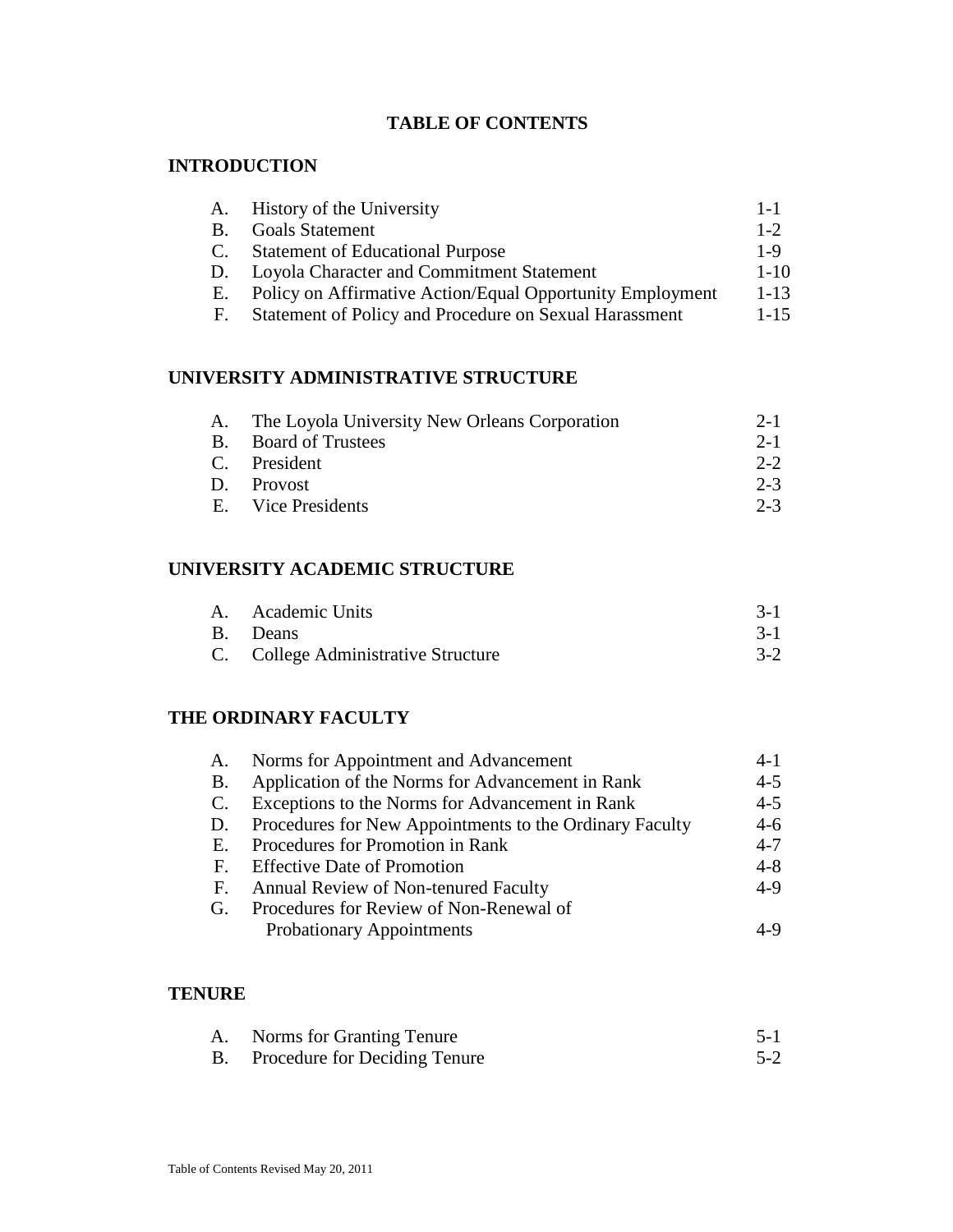# **CONTRACTUAL STATUS OF ORDINARY FACULTY**

| A.        | <b>General Policy</b>                            | $6-1$   |
|-----------|--------------------------------------------------|---------|
| <b>B.</b> | <b>Contractual Status of Tenured Faculty</b>     | $6-1$   |
| C.        | <b>Contractual Status of Non-tenured Faculty</b> | $6 - 2$ |
| D.        | <b>Full-time Employment</b>                      | $6 - 3$ |
|           | E. Sabbatical Leave Policy                       | $6 - 4$ |
| F.        | Academic Leave                                   | $6-6$   |
|           | G. Leave of Absence Without Pay                  | $6 - 7$ |
| H.        | <b>Bilateral Contractual Responsibilities</b>    | $6 - 7$ |
|           | <b>Emeritus Status</b>                           | $6 - 7$ |

## **PROFESSIONAL RESPONSIBILITIES OF ORDINARY FACULTY**

| A.        | Support of Institutional Goals                | $7-1$   |
|-----------|-----------------------------------------------|---------|
| <b>B.</b> | Protection of Rights                          | $7 - 1$ |
| C.        | <b>Specific Professional Responsibilities</b> | $7 - 2$ |
| D.        | <b>Faculty Teaching Assignments</b>           | $7-3$   |
| Е.        | <b>Faculty Teaching Load</b>                  | $7-3$   |
| F.        | <b>Responsibilities of Faculty Status</b>     | $7-5$   |

## **PROFESSIONAL RIGHTS OF THE FACULTY**

| A. Individual Rights of Faculty Members | $X-1$   |
|-----------------------------------------|---------|
| B. Collective Rights of the Faculty     | $R - 1$ |
| C. Academic Freedom                     | $8-3$   |
| D. Grievance Procedure                  | $8-4$   |

## **TERMINATION OF FACULTY APPOINTMENT**

| А.           | <b>Specific Causes for Termination</b>                   | $9-1$   |
|--------------|----------------------------------------------------------|---------|
| B.           | <b>Suspension from Exercise of Faculty Status</b>        | $9 - 2$ |
| $\mathbf{C}$ | Procedures for Contract Termination for Cause            | $9 - 5$ |
| D.           | Procedures for Termination for Medical Reasons           | $9 - 8$ |
| Е.           | Procedure for Termination Because of Discontinuances     | $9 - 8$ |
| F.           | Procedures for Termination Because of Financial Exigency | $9-9$   |
|              |                                                          |         |

#### **THE SUMMER SESSION**

| A. Obligations    | $10-1$ |
|-------------------|--------|
| B. Eligibility    | $10-1$ |
| C. Priority       | $10-1$ |
| D. Responsibility | $10-1$ |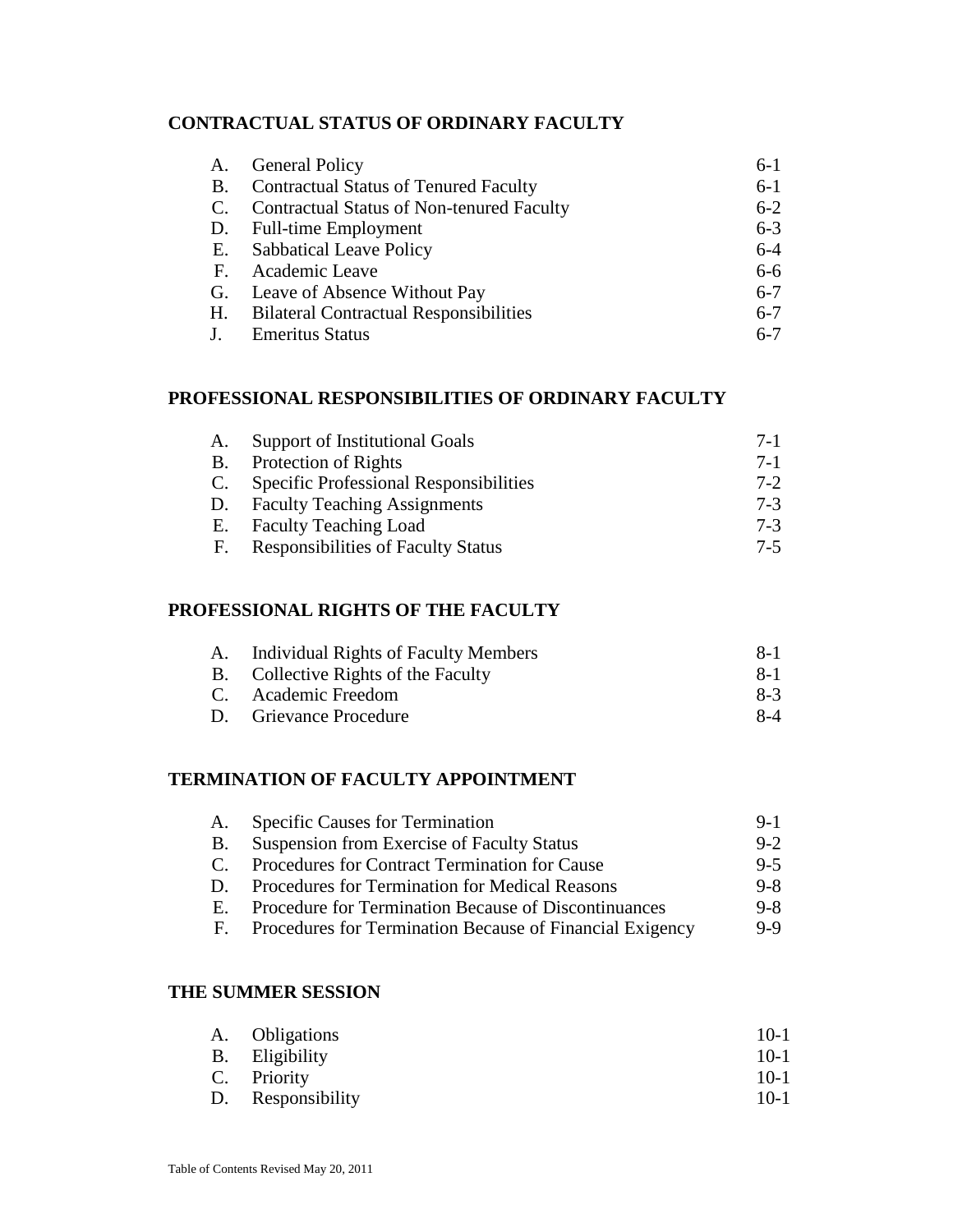## **LOYOLA UNIVERSITY NEW ORLEANS LIBRARIES**

|  | The University Library | $11 - 1$ |
|--|------------------------|----------|
|  |                        |          |

| П. | The Law Library |  | $11-6$ |  |  |
|----|-----------------|--|--------|--|--|
|----|-----------------|--|--------|--|--|

# **LAW CLINIC FACULTY**

| A.             | Norms for Appointment and Advancement on the          |          |
|----------------|-------------------------------------------------------|----------|
|                | Non-tenure-track in the Law Clinic                    | $11A-1$  |
| <b>B.</b>      | Norms for Appointment to the Rank of Clinic Professor | $11A-2$  |
| C.             | Grand-parenting of Incumbent Clinicians               | $11A-4$  |
| D.             | Arrangements for All Full-time Clinic Faculty Who     |          |
|                | are Appointed Under the Provisions for This Chapter   | $11A-4$  |
| Е.             | Annual Review of Clinic Faculty Serving Under         |          |
|                | <b>One-year Contracts</b>                             | $11A-5$  |
| F <sub>r</sub> | Procedures for Review of Non-renewals of Probationary |          |
|                | Appointments                                          | 11 A - 5 |

# **FRINGE BENEFITS FOR FACULTY**

| А. | Insurance and Retirement | $12-1$   |
|----|--------------------------|----------|
|    | B. Other benefits        | $12 - 2$ |

#### **THE LOYOLA UNIVERSITY NEW ORLEANS SENATE**

| A. Constitution | $13-1$ |
|-----------------|--------|
| B. By-Laws      | $13-5$ |

## **PROVISION FOR FACULTY HANDBOOK REVISION**

| A.        | <b>University Faculty Handbook Revision Committee</b> | $14-1$ |
|-----------|-------------------------------------------------------|--------|
| <b>B.</b> | Sources of Proposed Revisions                         | $14-1$ |
|           | C. Procedure for Negotiated Handbook Revisions        | $14-2$ |
| D.        | Procedure for Non-negotiated Handbook Revisions       | $14-2$ |

#### **THE EXTRAORDINARY FACULTY**

| A. Assistant                               | $15-1$   |
|--------------------------------------------|----------|
| B. Lecturer                                | $15-1$   |
| C. Visiting Professor                      | $15-1$   |
| D. Writer, Artist or Composer in Residence | $15-2$   |
| E. Adjunct Professor                       | $15 - 2$ |